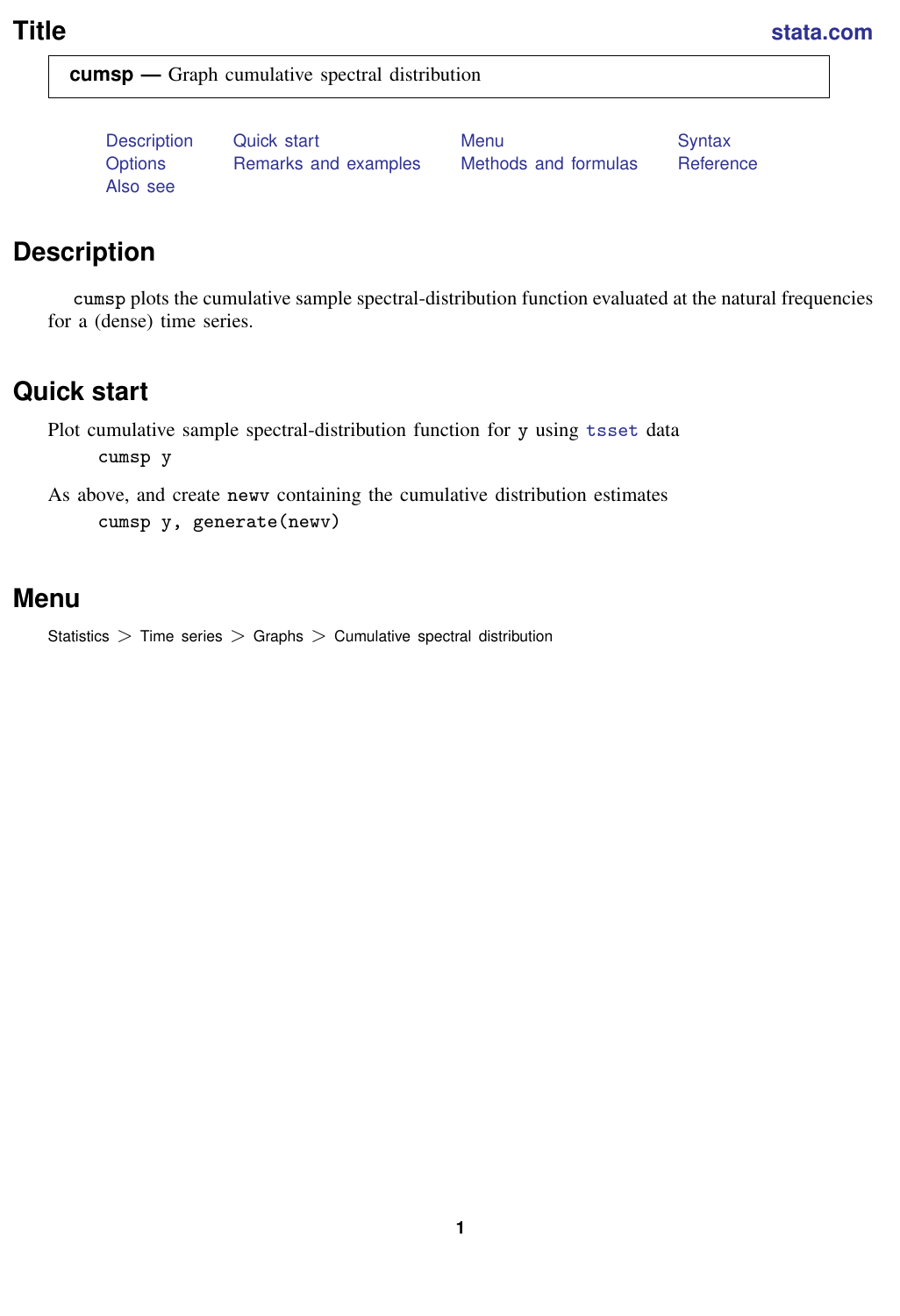### <span id="page-1-0"></span>**Syntax**

| cumsp varname $[if] [in]$ , options]                            |                                                                                                                                                       |
|-----------------------------------------------------------------|-------------------------------------------------------------------------------------------------------------------------------------------------------|
| options                                                         | Description                                                                                                                                           |
| Main<br>generate(newvar)                                        | create <i>newvar</i> holding distribution values                                                                                                      |
| Plot<br>cline_options<br>marker_options<br>marker_label_options | affect rendition of the plotted points connected by lines<br>change look of markers (color, size, etc.)<br>add marker labels; change look or position |
| Add plots<br>addplot(plot)                                      | add other plots to the generated graph                                                                                                                |
| Y axis, X axis, Titles, Legend, Overall<br>twoway_options       | any options other than by () documented in [G-3] <i>twoway_options</i>                                                                                |

<span id="page-1-1"></span>You must [tsset](https://www.stata.com/manuals/tstsset.pdf#tstsset) your data before using cumsp; see [TS] tsset. Also, the time series must be dense (nonmissing with no gaps in the time variable) in the sample specified. *varname* may contain time-series operators; see [U[\] 11.4.4 Time-series varlists](https://www.stata.com/manuals/u11.pdf#u11.4.4Time-seriesvarlists).

# **Options**

 $\overline{a}$ 

 $\overline{a}$ 

 $\overline{a}$ 

 $\overline{a}$ 

∫ Main Ì Main  $\Box$ 

generate(*[newvar](https://www.stata.com/manuals/u11.pdf#u11.4varnameandvarlists)*) specifies a new variable to contain the estimated cumulative spectral-distribution values.

Plot Plot Letters and the second contract of the second contract of the second contract of the second contract of the second contract of the second contract of the second contract of the second contract of the second contract o

*cline options* affect the rendition of the plotted points connected by lines; see [G-3] *cline [options](https://www.stata.com/manuals/g-3cline_options.pdf#g-3cline_options)*.

*marker options* specify the look of markers. This look includes the marker symbol, the marker size, and its color and outline; see [G-3] *marker [options](https://www.stata.com/manuals/g-3marker_options.pdf#g-3marker_options)*.

*marker label options* specify if and how the markers are to be labeled; see [G-3] *marker label [options](https://www.stata.com/manuals/g-3marker_label_options.pdf#g-3marker_label_options)*.

[Add plots ] Add plots **the contract of the contract of the contract of the contract of the contract of the contract of the contract of the contract of the contract of the contract of the contract of the contract of the contract of the** 

addplot(*plot*) provides a way to add other plots to the generated graph; see [G-3] *[addplot](https://www.stata.com/manuals/g-3addplot_option.pdf#g-3addplot_option) option*.

✄ Y axis, X axis, Titles, Legend, Overall

*twoway options* are any of the options documented in [G-3] *[twoway](https://www.stata.com/manuals/g-3twoway_options.pdf#g-3twoway_options) options*, excluding by(). These include options for titling the graph (see [G-3] *title [options](https://www.stata.com/manuals/g-3title_options.pdf#g-3title_options)*) and for saving the graph to disk (see [G-3] *[saving](https://www.stata.com/manuals/g-3saving_option.pdf#g-3saving_option) option*).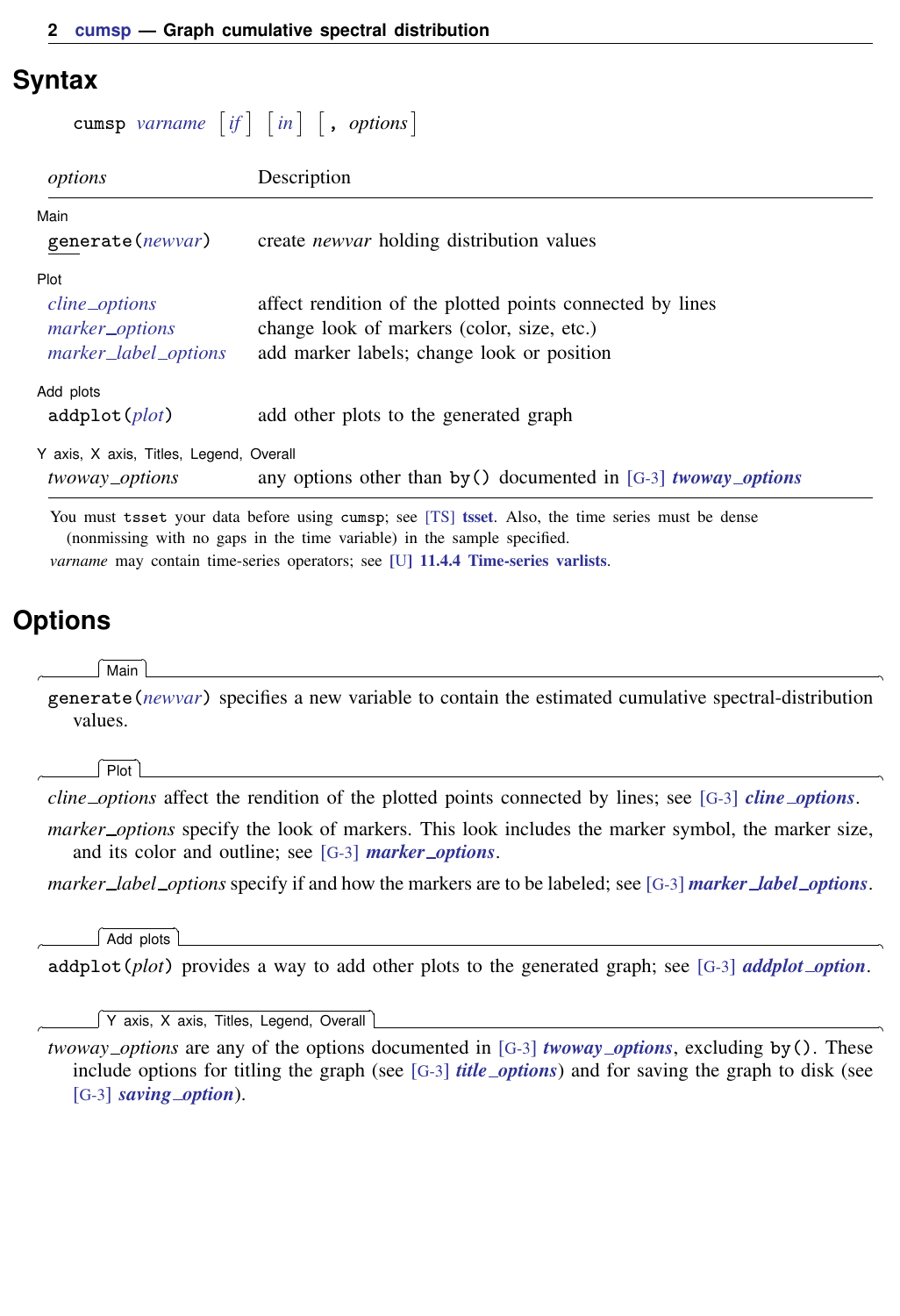## <span id="page-2-0"></span>**Remarks and examples status status status status status status**

### Example 1

Here we use the international airline passengers dataset ([Box, Jenkins, and Reinsel](#page-3-2) [2008](#page-3-2), Series G). This dataset has 144 observations on the monthly number of international airline passengers from 1949 through 1960. In the cumulative sample spectral distribution function for these data, we also request a vertical line at frequency  $1/12$ . Because the data are monthly, there will be a pronounced jump in the cumulative sample spectral-distribution plot at the  $1/12$  value if there is an annual cycle in the data.

```
. use https://www.stata-press.com/data/r17/air2
(TIMESLAB: Airline passengers)
. cumsp air, xline(.083333333)
```


The cumulative sample spectral-distribution function clearly illustrates the annual cycle.

### <span id="page-2-1"></span>**Methods and formulas**

A time series of interest is decomposed into a unique set of sinusoids of various frequencies and amplitudes.

A plot of the sinusoidal amplitudes versus the frequencies for the sinusoidal decomposition of a time series gives us the spectral density of the time series. If we calculate the sinusoidal amplitudes for a discrete set of "natural" frequencies  $(1/n, 2/n, \ldots, q/n)$ , we obtain the periodogram.

Let  $x(1), \ldots, x(n)$  be a time series, and let  $\omega_k = (k-1)/n$  denote the natural frequencies for  $k = 1, \ldots, \lfloor n/2 \rfloor + 1$  where  $\lfloor \rfloor$  indicates the greatest integer function. Define

$$
C_k^2 = \frac{1}{n^2} \left| \sum_{t=1}^n x(t) e^{2\pi i (t-1)\omega_k} \right|^2
$$

A plot of  $nC_k^2$  versus  $\omega_k$  is then called the periodogram.

◁